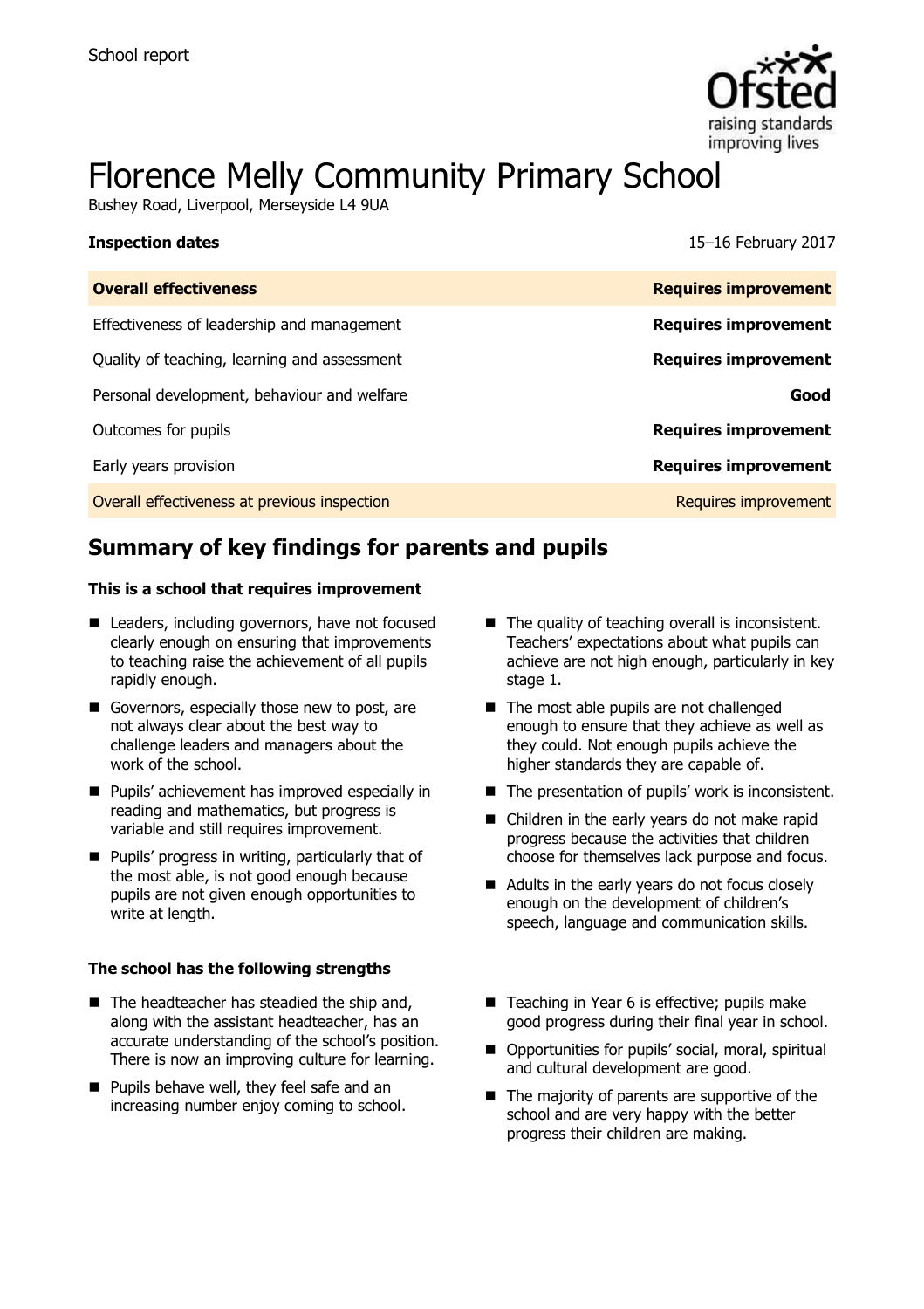

# **Full report**

### **What does the school need to do to improve further?**

- Strengthen leadership and management to improve outcomes for all pupils, by:
	- ensuring that leaders and managers at all levels closely monitor the quality of teaching to ensure consistency
	- effectively using assessment information to improve progress for all groups of pupils.
- Improve teaching and learning to accelerate the progress of all pupils, by:
	- ensuring that teachers' expectations of what pupils can achieve are as high as they can be, particularly in key stage 1
	- ensuring that the most able pupils are challenged to work at greater depth
	- ensuring that all pupils are given enough opportunities to write at length in a range of subjects
	- improving pupils' presentation skills across the curriculum.
- **IMPROPE STANDARD IN THE EXAM** YEARS, by:
	- giving children engaging and challenging opportunities to practise their skills of speech, language and communication through a range of experiences
	- making sure the activities given to children allow them demonstrate skills such as resilience, perseverance and independence.

An external review of governance should be undertaken in order to assess how this aspect of leadership and management may be improved.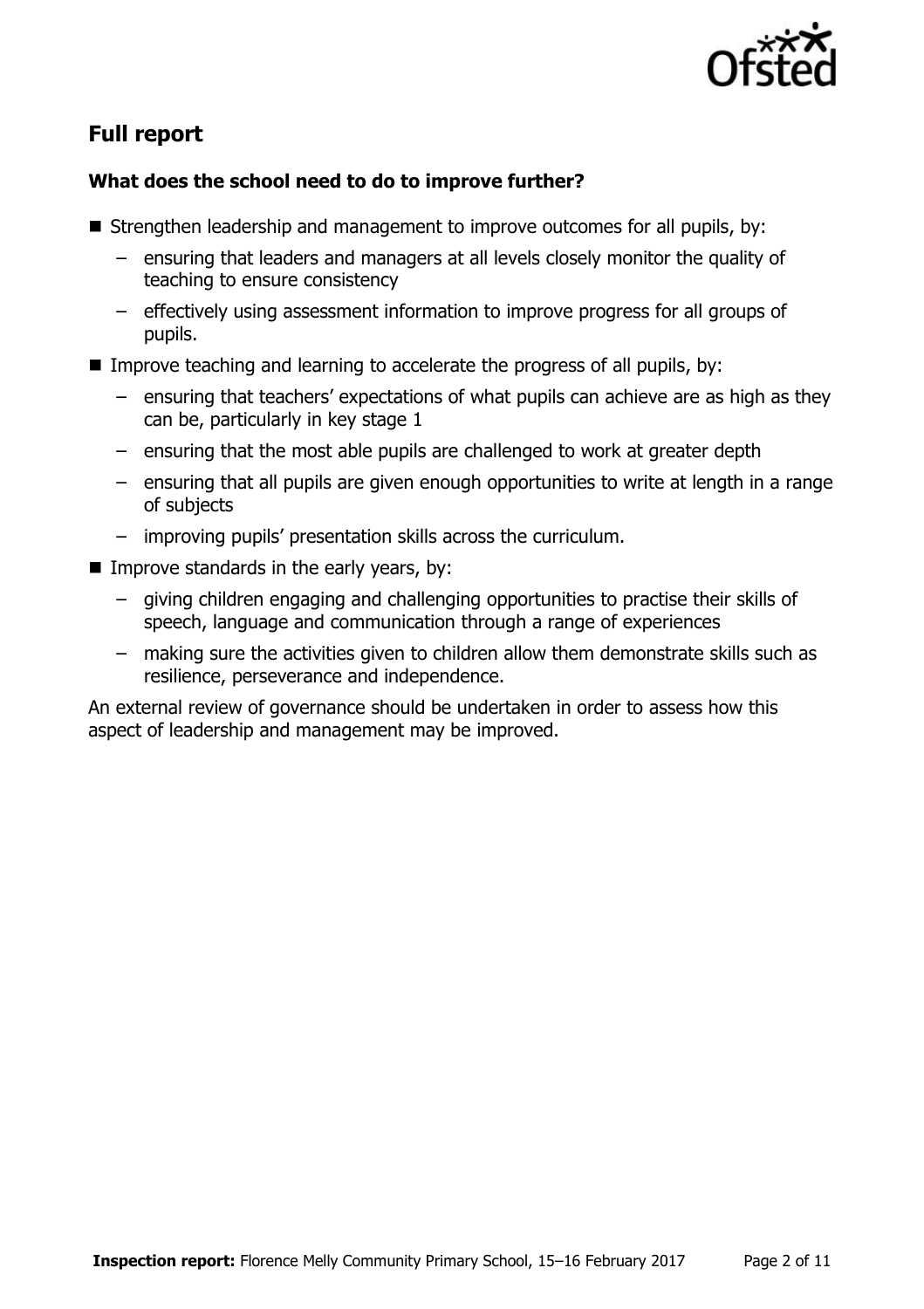

# **Inspection judgements**

#### **Effectiveness of leadership and management Requires improvement**

- Since the previous inspection there have been numerous staffing changes and changes to governance. The headteacher, appointed after the inspection, acknowledges that the school has been through a turbulent time. He has taken effective action to address many of the previous weaknesses. As a result, teaching is improving and behaviour is good.
- The headteacher and assistant headteacher are aware of the school's current position. However, they have not focused accurately enough on regularly checking the quality of teaching, learning and assessment. As a result, pupils' progress is inconsistent.
- Leaders have introduced a new system for assessing and tracking pupils' progress. Assessments are accurate. Nevertheless, leaders, including governors, do not always use the information to hold teachers to account for the progress of all pupils.
- Arrangements for the management of staff performance are in place. Staff have valued effective professional development and it has led to improvements in teaching. For example, the teaching of phonics is now more effective.
- The use of funding to support disadvantaged pupils is not yet fully effective in improving progress. The recent appointment of a teacher to support learning in Year 6 is having a positive impact on the progress of these pupils. The money is also spent well in giving pupils a range of opportunities they may not otherwise get. For example, a group of disadvantaged pupils recently visited the Houses of Parliament.
- The government's funding for school sport and physical education is spent well. For example, specialist coaches deliver gymnastics and dance in school and pupils have access to a range of sporting opportunities.
- The curriculum is balanced and pupils enjoy studying a range of topics in key stage 2. However, there are not always enough opportunities to write at length and in key stage 1, pupils are not always given exciting opportunities to learn practically and this can restrict the progress they make.
- **Pupils have the opportunity to take part in a very wide range of extra-curricular** activities including football, dancing, music and Spanish classes. Pupils say they enjoy these opportunities because they help contribute to a healthy lifestyle.
- **Pupils have some understanding of British values. For example, the school council are** involved in the Liverpool Schools' Parliament and pupils celebrate events such as the Queen's birthday and Remembrance Day. Older pupils have an understanding of democracy as they are able to apply what they learned about Ancient Greece to life in modern Britain.
- Pupils' spiritual, social, moral and cultural understanding is strong. Pupils are given opportunities to engage in a range of experiences. For example, the school choir performed in the town hall as part of a local community project and they visit a wide range of places of worship, including a temple.
- The school is appreciative of the support received from the local authority. This support has helped to improve the teaching of mathematics and has helped leaders deal with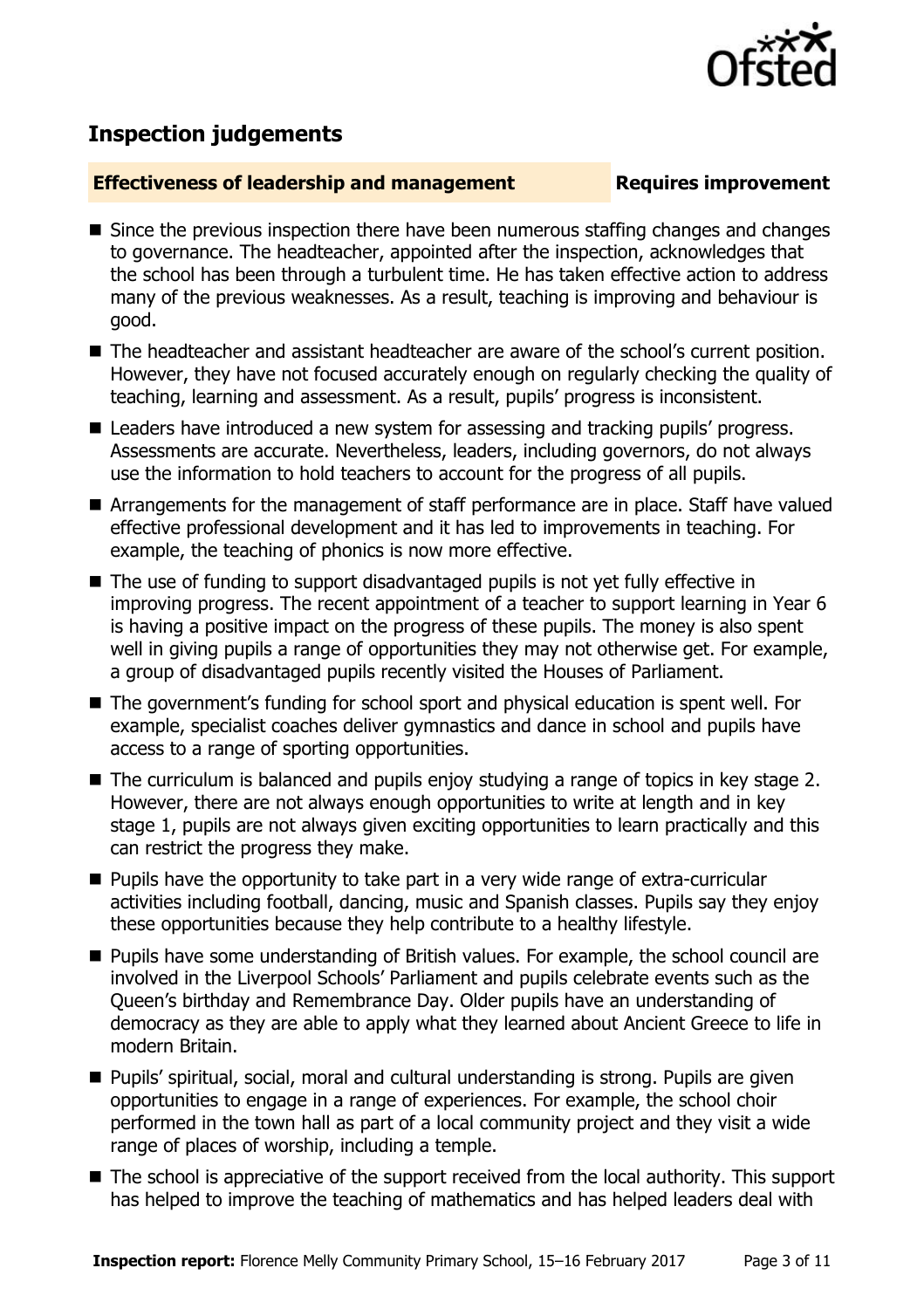

staffing issues.

#### **Governance of the school**

- The governing body has been through a period of substantial instability in the last two years. Although the situation is now more settled, governors do not consistently hold leaders stringently to account for the quality of teaching and the achievement of pupils.
- Assessment information is now more readily available, but not all governors probe leaders about what they are doing to improve performance and raise standards.
- Governors have an improving understanding of the financial position of the school, including how additional funding is spent to support disadvantaged pupils, those who have special educational needs and/or disabilities and to enhance sports provision.
- Governors are aware that the school website does not fully meet the requirements for the publication of information on its website; the admissions policy is under review.

#### **Safeguarding**

- The arrangements for safeguarding are effective.
- Safeguarding has an extremely high profile in school. All staff are trained appropriately, policies and procedures are reviewed regularly and everyone is fully aware of their duty to keep pupils safe. The pastoral support officer provides very good support for vulnerable pupils and their families. Pupils know they can talk to someone if they have worries or concerns. Appropriate risk assessments are in place to ensure that the school site is safe for everyone.

#### **Quality of teaching, learning and assessment Requires improvement**

- The quality of teaching, learning and assessment is not consistently good enough to ensure that all pupils achieve as well as they should.
- Teaching is variable across subjects and years. Teaching in Year 6 is good, but there are weaknesses elsewhere, particularly in key stage 1. Teachers do not have high enough expectations about what pupils can achieve. As result, the most able pupils do not make enough progress.
- The use of assessment information is inconsistent. At times progress slows, linked to a lack of challenge. On these occasions, teachers do not allow enough time for pupils to think for themselves or use and apply their skills independently, particularly in writing.
- Teaching of writing is variable. Teachers do not always insist that pupils present their work neatly and accurately. As a result, the presentation of pupils' work, including their handwriting, is inconsistent across the school.
- Developments in the teaching of reading in key stage 2 indicate that pupils are reading more for their own pleasure and the number of pupils achieving the expected standard for their age is increasing.
- $\blacksquare$  The teaching of phonics is improving in key stage 1. Pupils use their knowledge to sound out unfamiliar words and the school's own assessment data indicates that more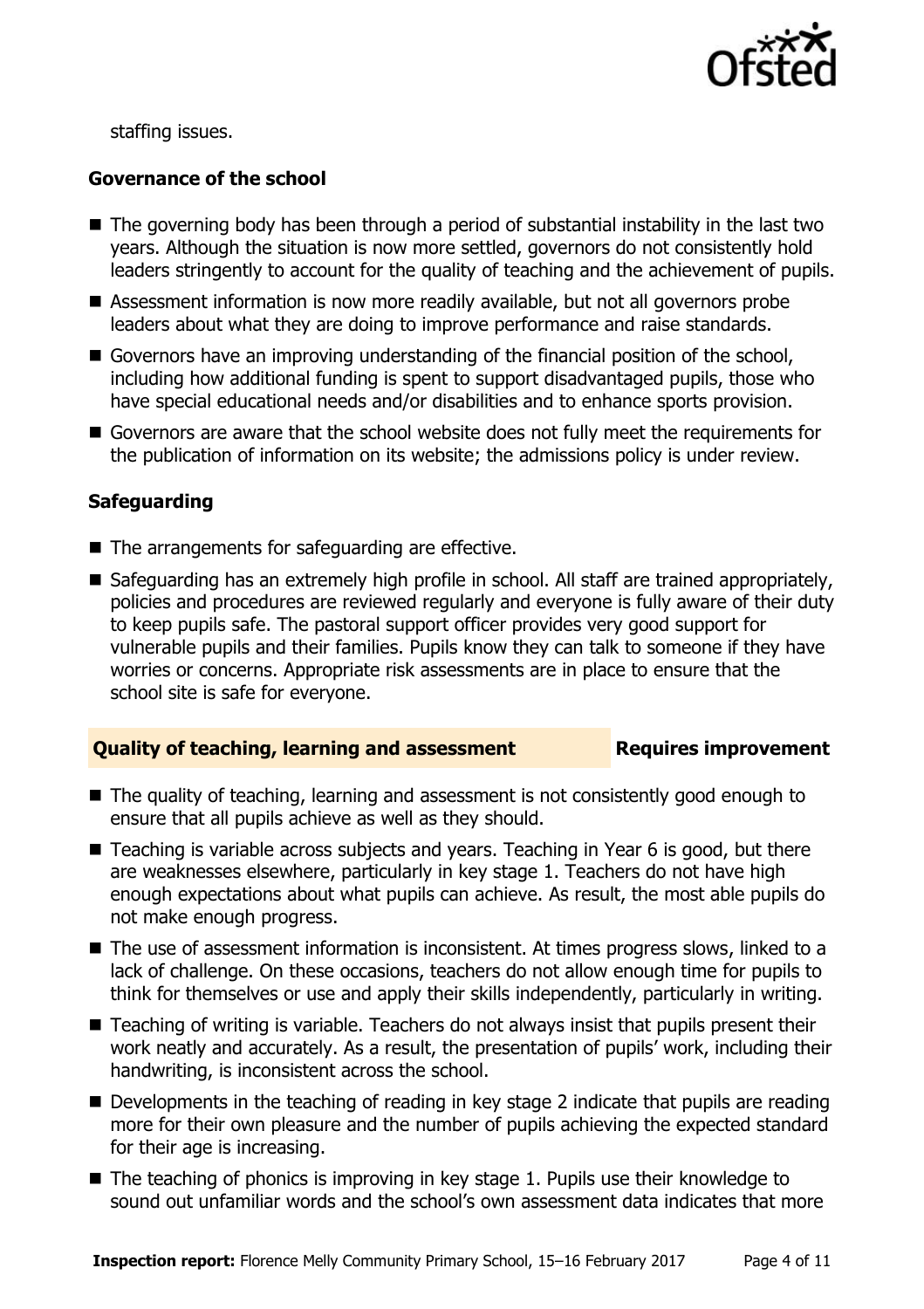

pupils will pass the Year 1 phonics check in 2017.

- $\blacksquare$  The teaching of mathematics, although it requires improvement, is similarly improving, particularly in key stage 2. Pupils are given more opportunities to reason about numbers and solve problems.
- Improvements in teachers' subject knowledge are enabling more teachers to set tasks to extend learning. For example, in Year 6 pupils were given a range of mathematical problems related to fractions and used their reasoning skills to work out the answers.
- Topics such as the Ancient Egyptians and cities across Europe engage pupils so that they are eager to learn.
- The quality of homework is good. Pupils are given homework regularly and sometimes are given extended projects. For example, in Year 3 pupils enjoyed making a 'book in a box' at home. For example, one box depicted 'Charlie and the chocolate factory'.

#### **Personal development, behaviour and welfare Good**

#### **Personal development and welfare**

- The school's work to promote pupils' personal development and welfare is good.
- **Pupils are proud to go to Florence Melly School. Year 6 are particularly proud of their** school blazers and how smart they look; they are good role models for other pupils. However, pupils do not always take the same pride in the presentation of their work.
- **Pupils say that everyone gets along together. They have a good understanding of the** different forms of bullying, including prejudiced-based bullying. They say that on the very rare occasion that bullying does occur, it is dealt with swiftly and effectively by teachers.
- **Pupils are given opportunities to take on leadership roles, including school council,** enterprise projects and the 'show racism the red card' project. This ensures that pupils can give their opinions about what happens in their school.
- **Pupils say that they feel safe in school and the vast majority of parents wholeheartedly** agree. Pupils know how to keep themselves safe on the internet because they receive well-planned and timely advice on the use of social media.

#### **Behaviour**

- The behaviour of pupils is good. Pupils and staff say that behaviour has improved considerably in recent months because a new behaviour policy has been introduced and pupils can earn rewards for good behaviour. Although this system is quite new, there has been a reduction in the number of behaviour incidents on the school yard.
- **Pupils are polite and well mannered and they move around school in an orderly** fashion. Many pupils were observed by inspectors holding doors open and saying 'please' and 'thank you'.
- There has recently been a marked improvement in pupils' attendance and pupils say that they enjoy coming to school. The school has robust procedures to chase up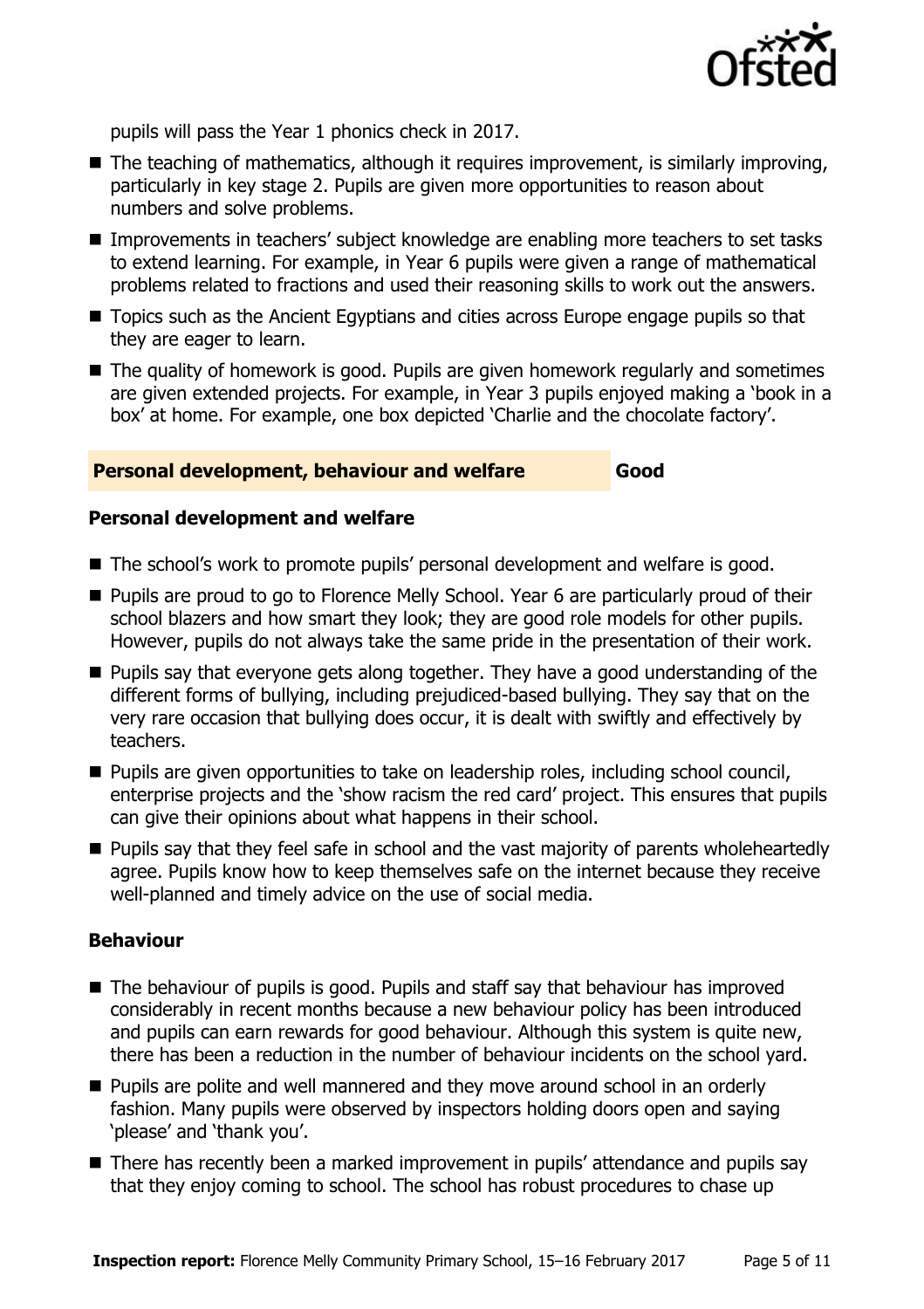

absentees and ensure that they attend school regularly.

### **Outcomes for pupils Requires improvement**

- Children start school with skills and knowledge below those typically expected for their age. Progress through key stage 1 is inconsistent. Many pupils make expected progress, but too few pupils make better than expected progress in reading, writing and mathematics. This is because teaching is variable and there are gaps in pupils' skills and knowledge due to staffing difficulties in the past.
- Similarly, in key stage 2 the pace of progress is inconsistent. Results of national assessments in 2016 showed that the proportion of pupils achieving the expected standards at the end of key stage 2 was similar to the national average in reading and writing and below average in mathematics.
- Current assessment information and work in pupils' books indicate that pupils make rapid progress in Year 6; however, this is not enough to make up for insufficient progress in previous years.
- The number of pupils who achieved the expected standard in the Year 1 phonics check in 2016 was below the national average. Currently, pupils in Year 1 are making better progress in phonics and more are working at the level expected for their age. This is because there is a clear focus on the use of phonics to read unfamiliar words.
- The most able pupils are not achieving the standards of which they are capable. This has been noticeable in mathematics. However, there are signs this year that staff have increased the challenge for pupils in mathematics lessons. As a result, achievement is improving.
- **Pupils who have special educational needs and/or disabilities achieve well because they** are given support with their learning.
- Disadvantaged pupils perform similarly to their peers in school. Progress is variable. In some year groups there is evidence that the progress of these pupils is accelerating and that differences are beginning to diminish between their progress and the progress of other pupils nationally. However, this is not consistent across the school and there remains a difference for the most able disadvantaged pupils.
- The school's current assessment identifies that achievement in reading is improving. Leaders have begun to ensure that more opportunities for developing reading skills are used in all classes.
- Achievement in mathematics is also improving because pupils are being given more opportunities to problem-solve and use their reasoning skills. The proportion of pupils working at the level expected for their age is increasing.
- National data in 2016 showed that achievement in writing was broadly in line with the national average; this continues to be the case. Nevertheless, work in pupils' books indicates that they are not given enough opportunities to write at length and therefore not enough pupils are achieving the higher standards in writing.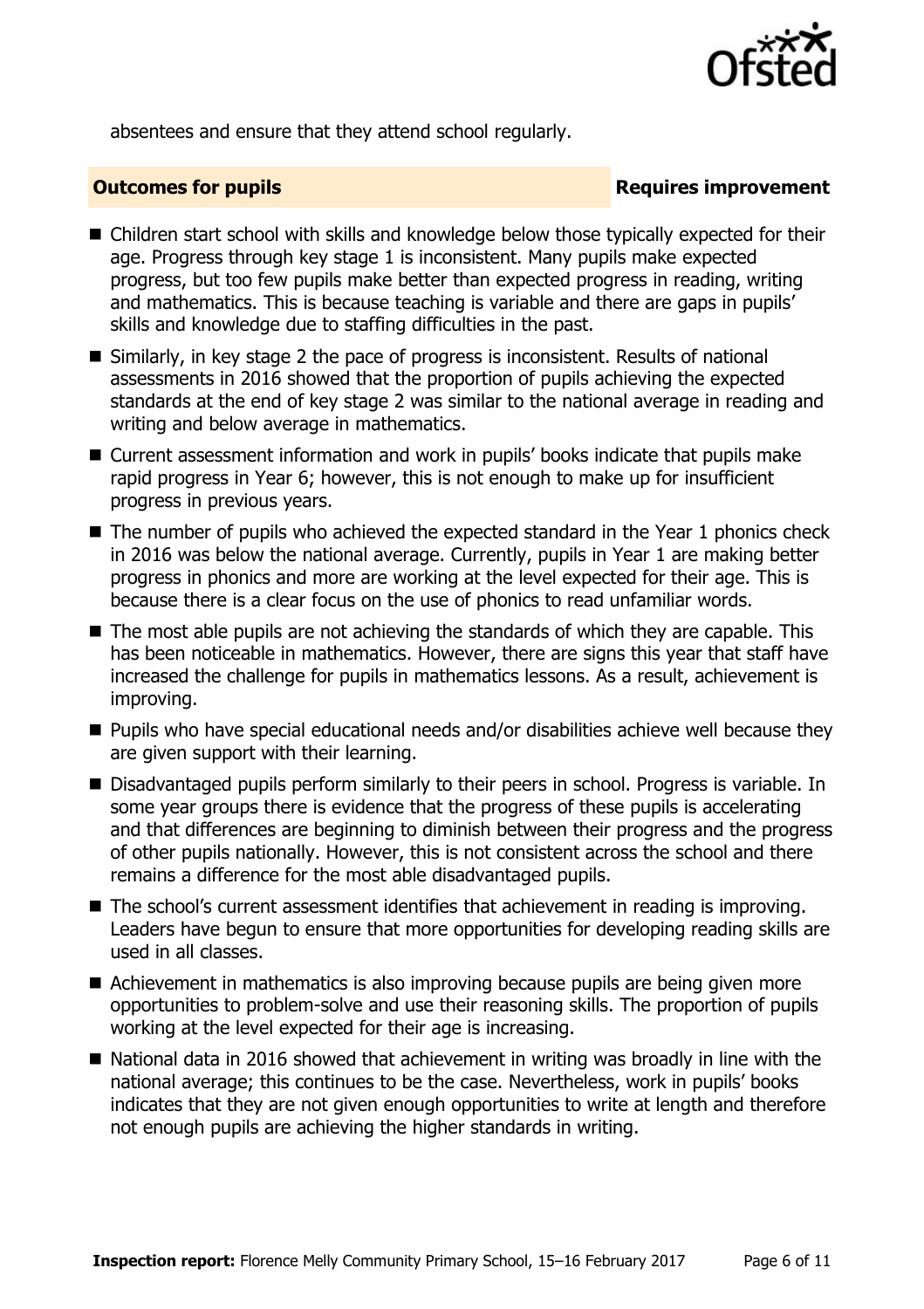

### **Early years provision**

- Children enter the school with skills that are below those typical for their age. In particular, children have low communication and literacy skills.
- The proportion of children achieving a good level of development at the end of Reception is below the national average. During their time in early years, children, including disadvantaged children, make the progress they should but few make better progress. This is because children are given insufficient opportunities to develop characteristics of learning such as curiosity, independence and resilience. Too often, teachers give children tasks that do not allow them enough opportunity to think and investigate for themselves.
- Teaching requires improvement. Tasks are planned carefully and there is a range of activities for children to enjoy. However, there are insufficient opportunities for children to engage in sustained play, especially when they have opted to work without the support of an adult. Staff do not always focus closely enough on developing speech, language and communication while children are learning.
- Some aspects of teaching are good. Children are given opportunities to learn both indoors and out. The indoor and outdoor environments are attractive and very well resourced. Children are excited to learn. A group of girls were very keen to tell inspectors that a bear had visited their classroom, but not to worry  $-$  'it was a friendly bear'.
- The early years leader plans effectively. She ensures that assessments take place regularly and in an organised way. Assessments are accurate, but the expectations of what children can achieve are not high enough. This means that children are not always fully prepared for Year 1 and the transition is not as smooth as it could be.
- There are warm relationships within the early years. Children are well behaved and work happily together. For example, one group of boys were busy making a tower, while another group acted out a story.
- $\blacksquare$  Relationships with parents are very good. Parents are appreciative of the work that staff do.
- **Procedures to keep children safe are good. Policies and procedures are communicated** effectively and adhered to by all.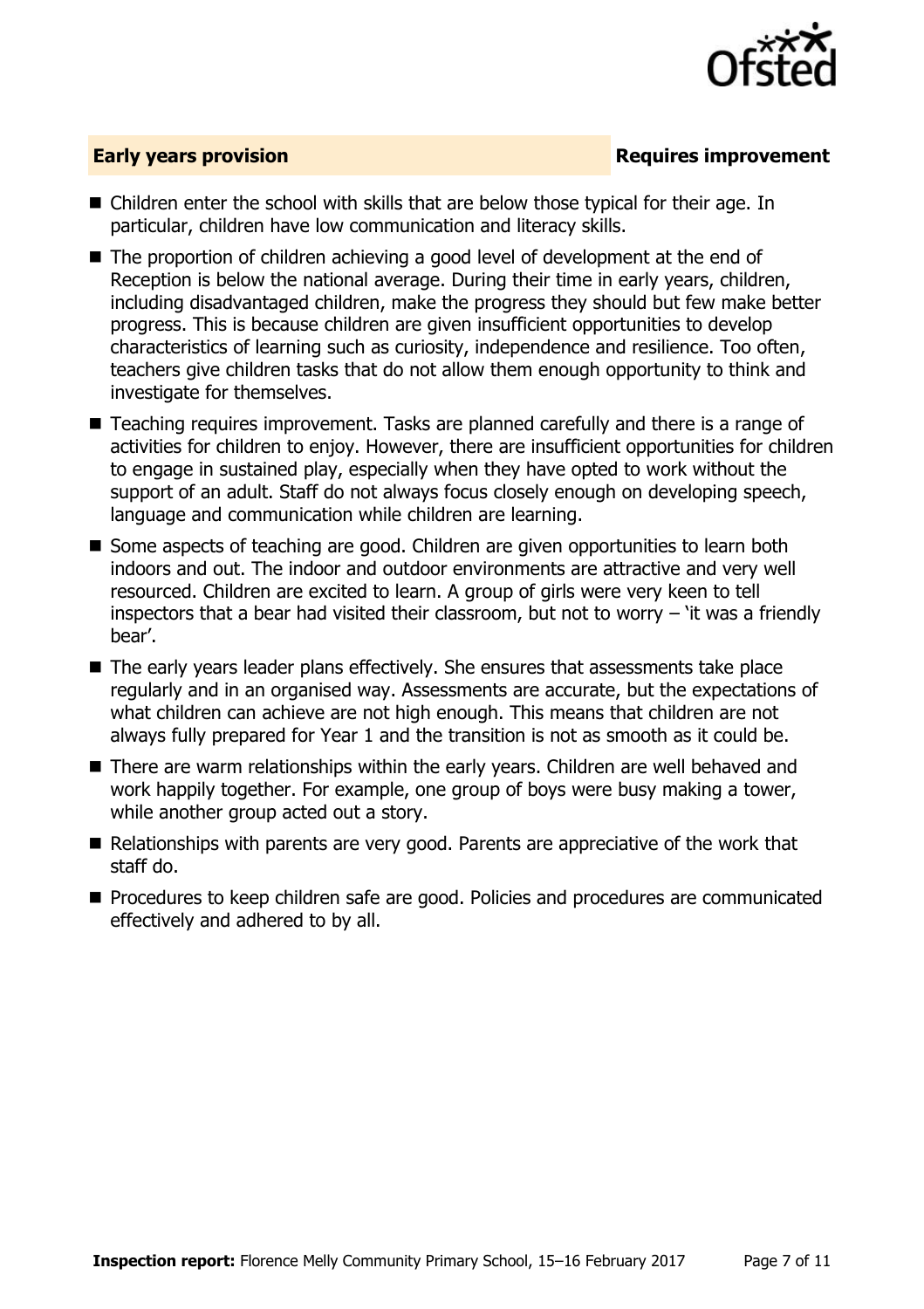

# **School details**

| Unique reference number | 133336    |
|-------------------------|-----------|
| Local authority         | Liverpool |
| Inspection number       | 10024095  |

This inspection of the school was carried out under section 5 of the Education Act 2005.

| Type of school                      | Primary                       |
|-------------------------------------|-------------------------------|
| School category                     | Community                     |
| Age range of pupils                 | 3 to 11                       |
| <b>Gender of pupils</b>             | Mixed                         |
| Number of pupils on the school roll | 447                           |
| Appropriate authority               | The governing body            |
| Chair                               | <b>Rev Tom Allen</b>          |
| <b>Headteacher</b>                  | Mr Ken Heaton                 |
| Telephone number                    | 0151 2261929                  |
| Website                             | www.florencemelly.org         |
| <b>Email address</b>                | k.heaton@fmp.liverpool.sch.uk |
| Date of previous inspection         | 11-12 February 2015           |

### **Information about this school**

- The school does not meet requirements on the publication of information about admissions on its website.
- This is a larger than average sized primary school.
- The majority of pupils are of White British backgrounds.
- $\blacksquare$  The proportion of pupils who have special needs and/or disabilities is below the national average.
- The proportion of disadvantaged pupils eligible for support from the pupil premium funding is much higher than the national average.
- There have been a number of changes to the leadership team since the last inspection, including a new headteacher and new chair of the governing body. There have also been a number of changes to the teaching staff.
- The local authority has supported the school since the previous inspection.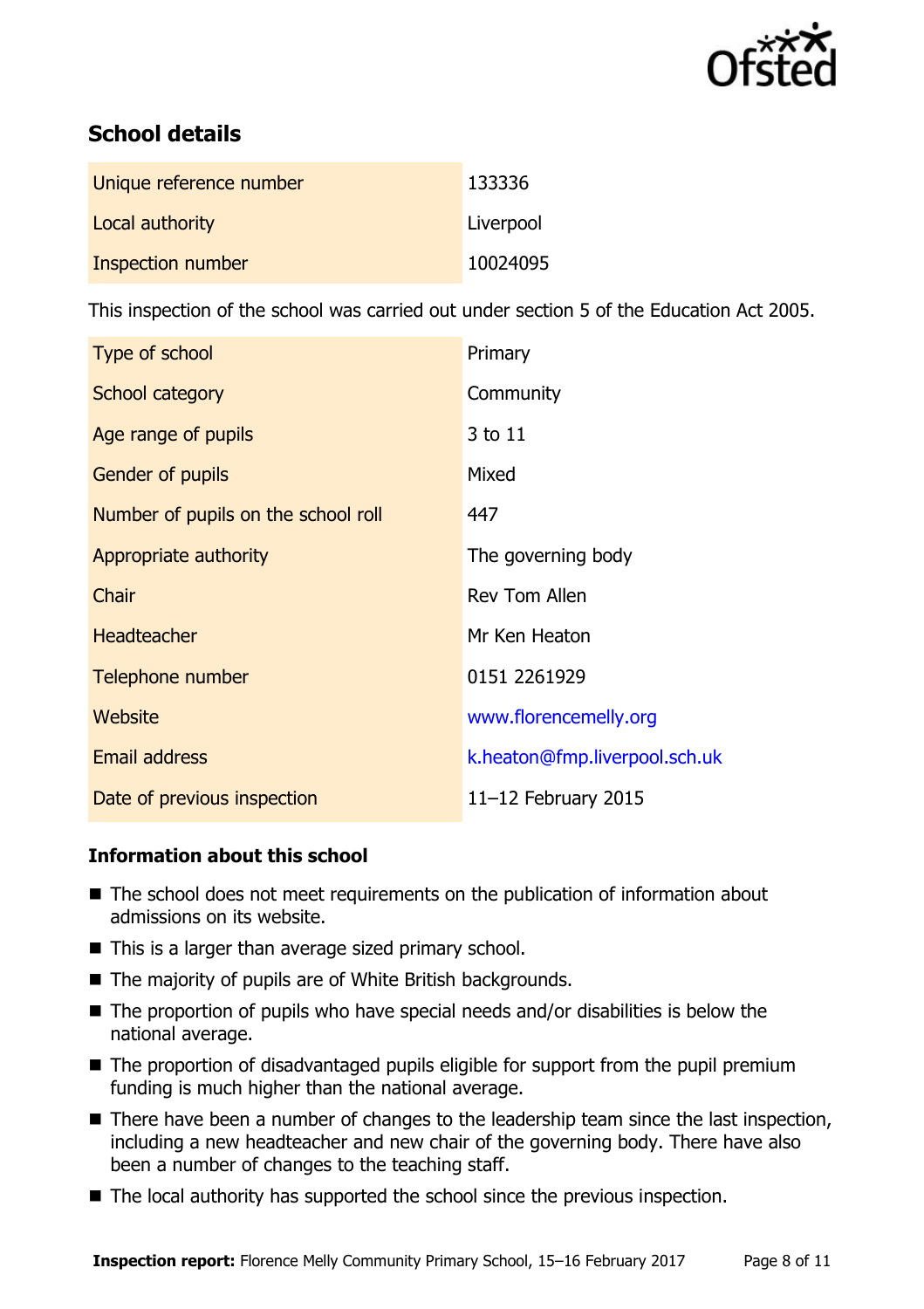

■ The school meets the government's current floor standards, which set the minimum expectations for pupils' attainment and progress in reading, writing and mathematics by the end of Year 6.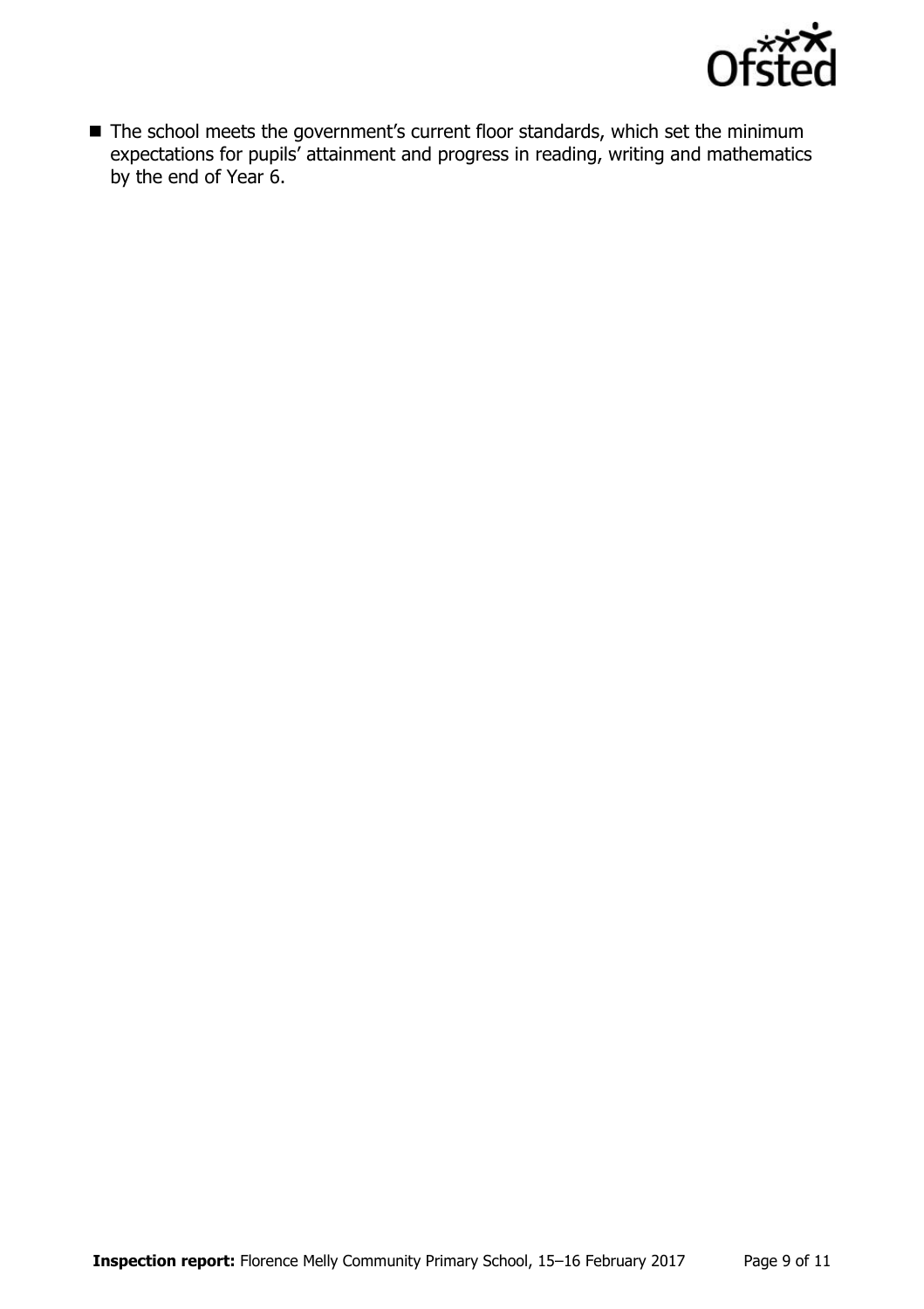

# **Information about this inspection**

- The inspectors observed teaching in lessons; including one observation carried out jointly with the headteacher.
- The inspectors listened to pupils reading. They looked at examples of pupils' work and observed pupils at lunchtime and breaktimes.
- The inspectors held meetings with pupils, staff, members of the governing body and a representative from the local authority. They spoke to parents as they brought their children to school.
- There were 33 responses to the online questionnaire (Parent View). There were 30 responses to staff questionnaires.
- The inspectors looked at a range of documents, including data on pupils' current progress across the school, the school's view of its own effectiveness, and how the school checks on the quality of teaching and learning.
- The inspectors checked the arrangements for safeguarding pupils and looked at records relating to behaviour and attendance.

#### **Inspection team**

| Emma Jackson, lead inspector | Ofsted Inspector        |
|------------------------------|-------------------------|
| <b>Amanda Stringer</b>       | Her Majesty's Inspector |
| David Deane                  | Ofsted Inspector        |